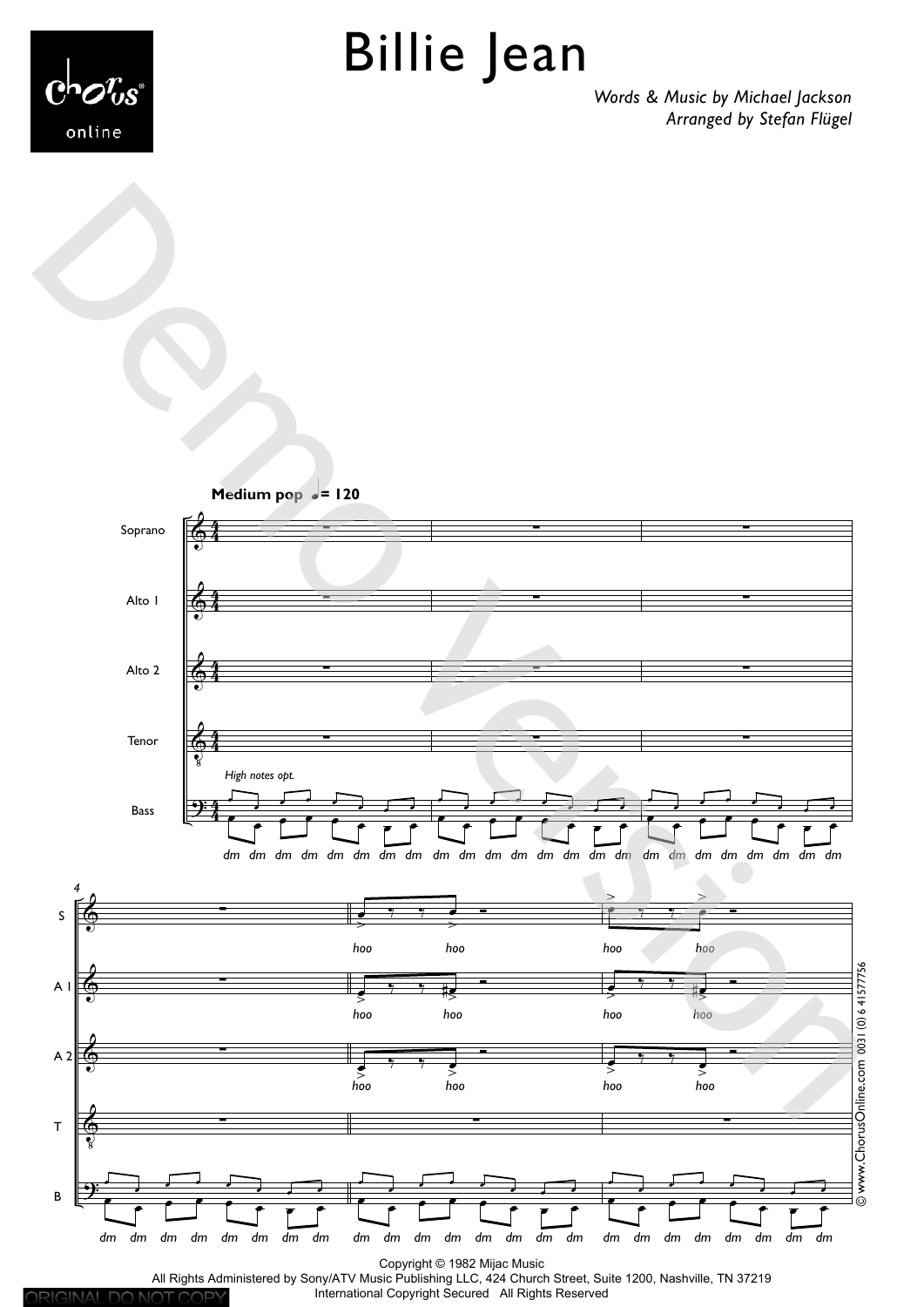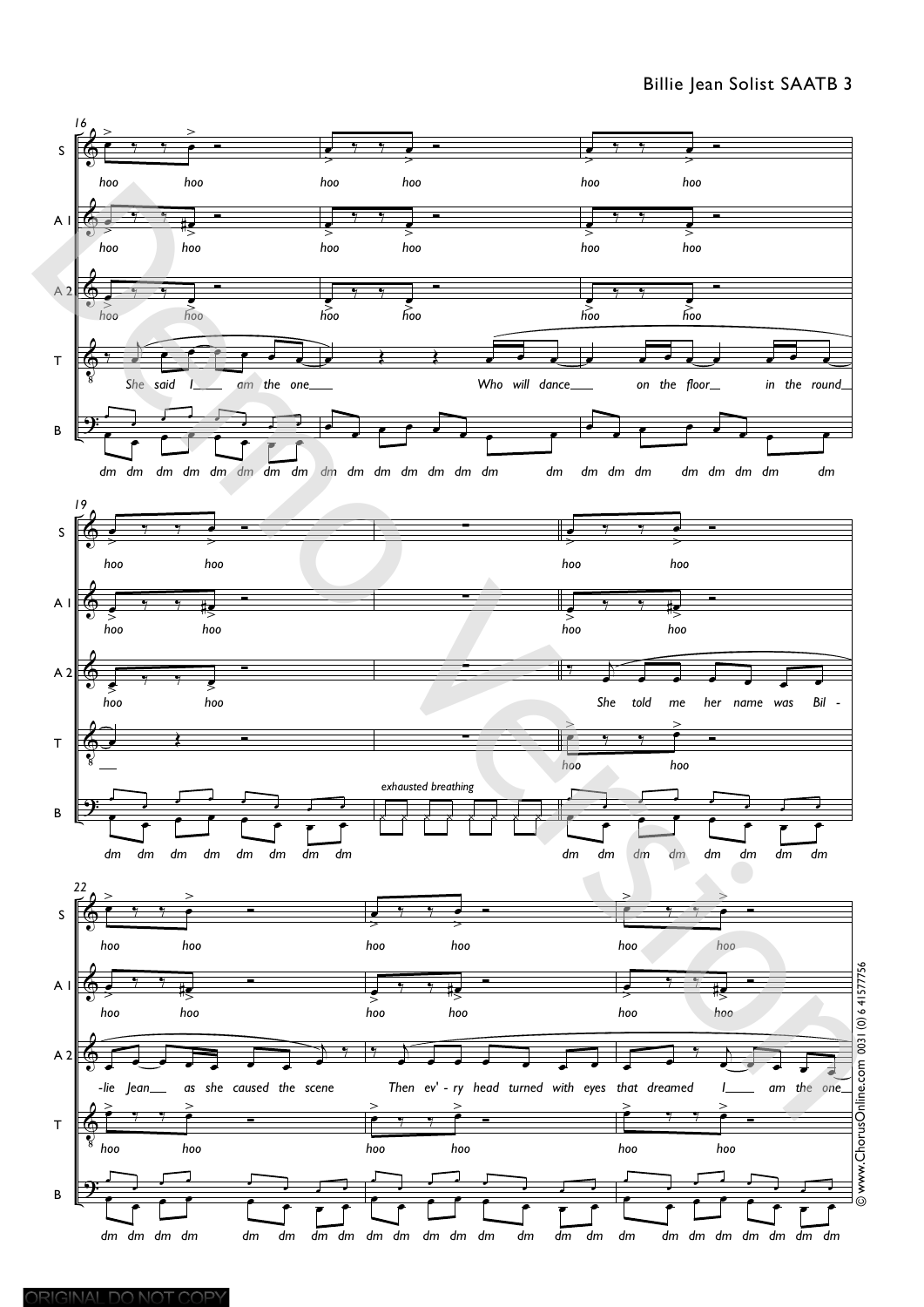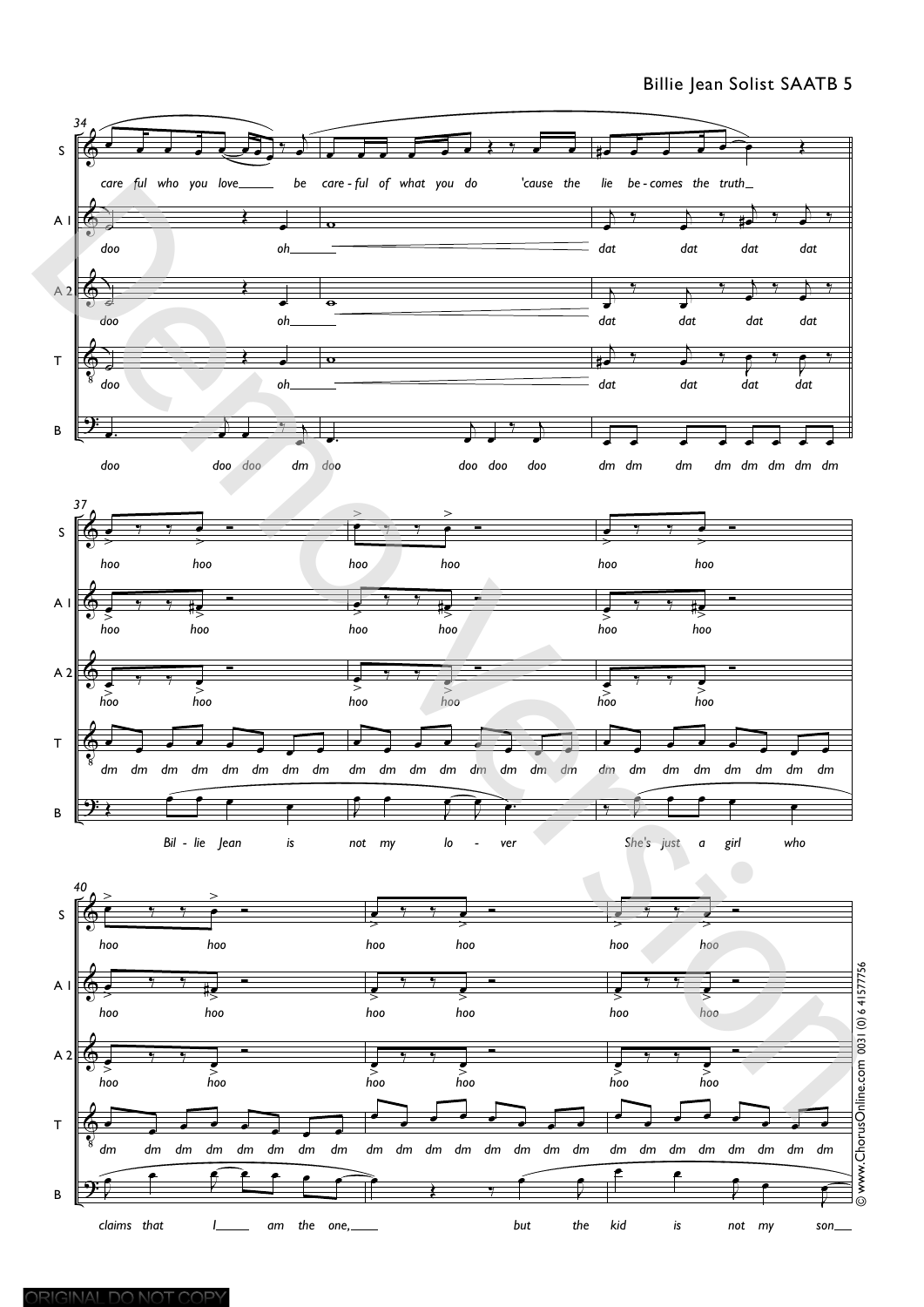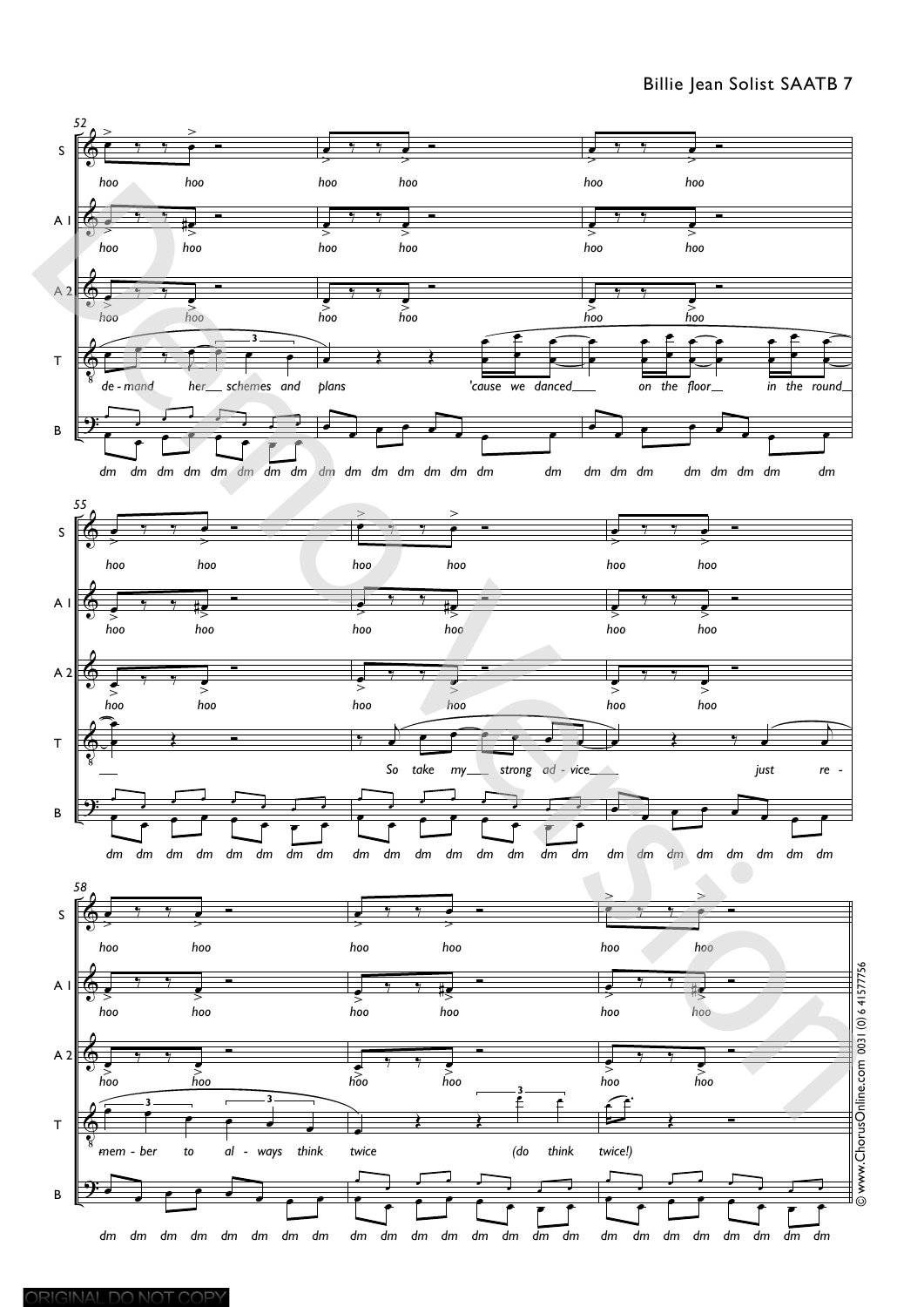## Billie Jean Solist SAATB 9



ORIGINAL DO NOT COPY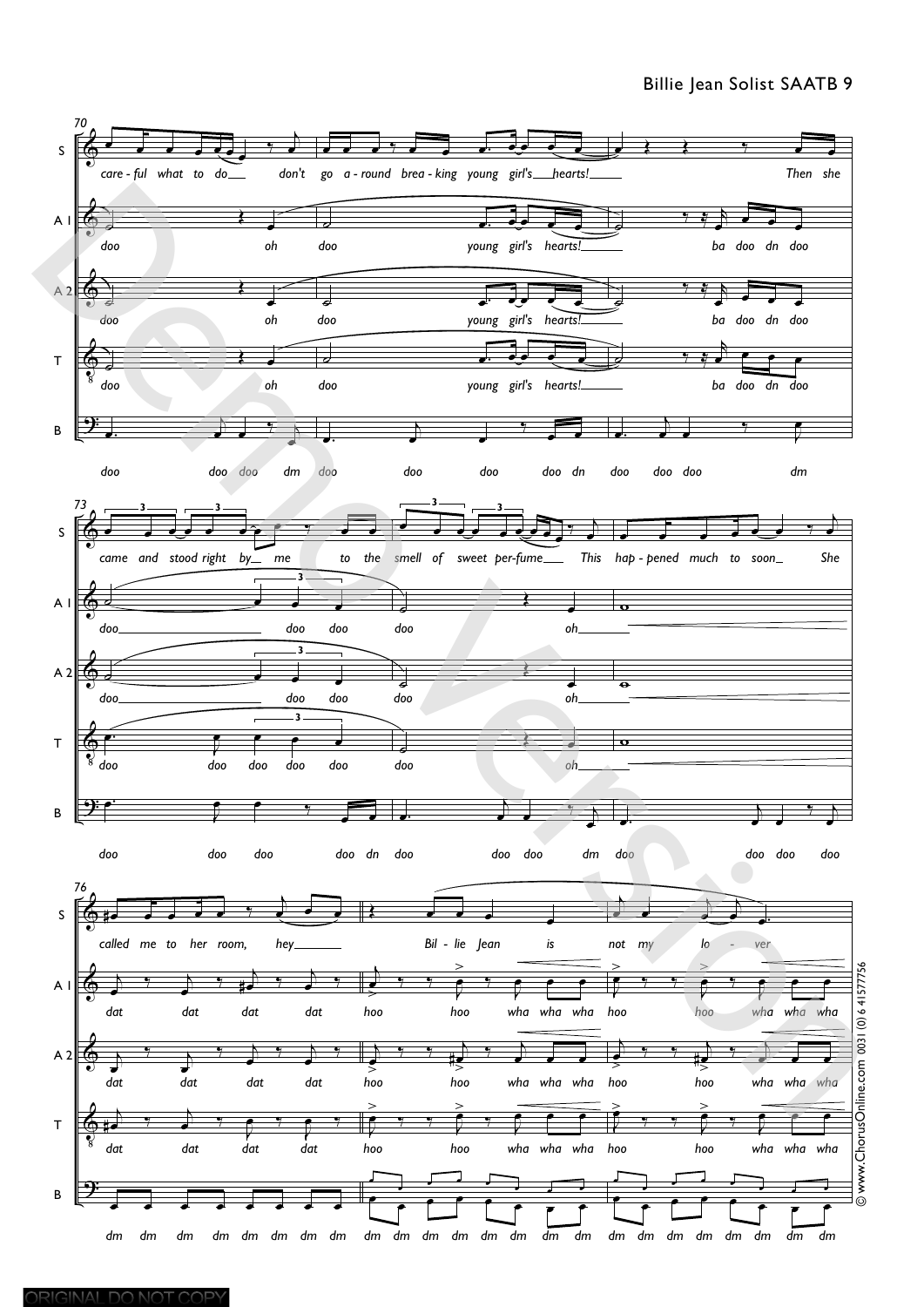